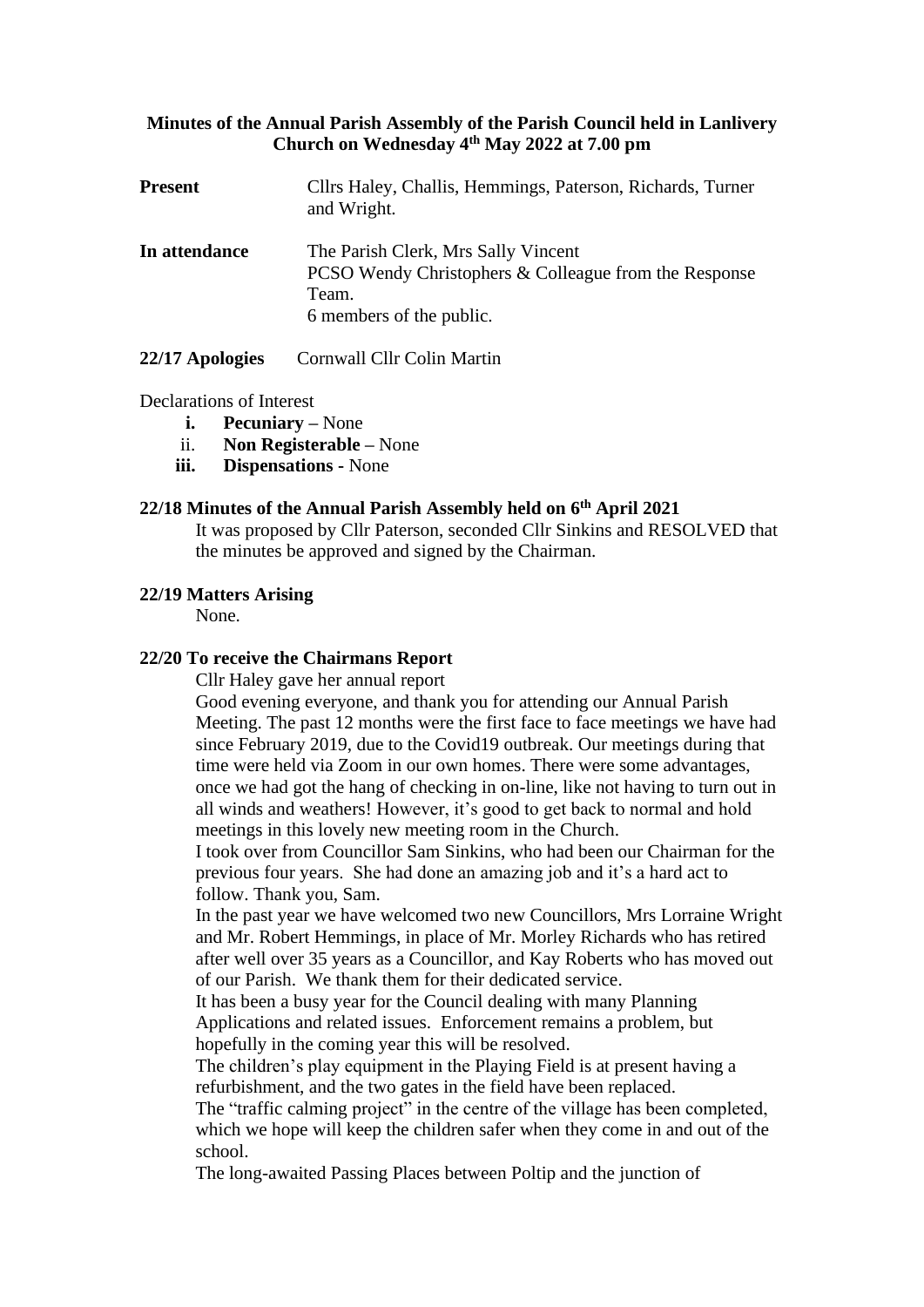the A390 have finally been completed, making it less chaotic coming into and out of the village at busy times. With two schools now there is a lot of traffic movement.

HM The Queens Platinum Jubilee is almost upon us, and we now have to make plans for this momentous occasion.

Finally, I would like to thank my fellow Councillors for all their hard work and dedication on your behalf, and also thank you to Cornwall Councillor Colin Martin who helps us with any problems concerning Cornwall Council. Many thanks from us all to our wonderful Clerk, Mrs Sally Vincent, who keeps us on the straight and narrow with any issues that occur.

#### **22/21 To receive the report of the Cornwall Councillor**

No report

### **22/22 To receive the Police Report**

PCSO Christophers gave the annual Police Report.

## **22/23 To receive the report from the Tree Warden**

### Cllr Paterson gave his annual report

During the year as a result mainly of Covid 19 and several storm warnings it has been most apparent that in general most householders and farmers have been extremely diligent in controlling overgrown branches and trees from over growing the roads within the Parish. In addition ,Cornwall Council/school bus companies working in Partnership also assisted by serving warning notices of overgrown trees / branches on offending property owners.

Again, as a result of Covid and numerous lock downs many Parish members have resorted to home delivery and as a result we have all seen a massive increase in delivery trucks and vans making daily / weekly deliveries. With the huge increase in the cost of those delivery vehicles remote controlled wing mirrors again I have heard of several complaints being given to offending property owners to cut back branches etc. by the delivery Companies. Hopefully they will keep up the good work.

An area of concern I see which still exists however relates to overgrown brambles which not only scratch vehicles but snag walkers, cyclists and even horse riders. Some of these bramble stems are large and can do some damage certainly to ones arms if not one's eyes especially if you are riding a bike. I daresay if an accident occurred whereby a cyclist came off their bicycles due to overgrown brambles that it could very well end up in an insurance claim against the land owner??

I hope that as we move into 2022 growing season that should anyone have concerns relating to overgrown hedge rows branches etc. then if they contact me, I will endeavour to make contact with the respective property owner to explain the problem and hopefully get the problem rectified.

Fire in woodland**.** Recently as most of us are aware a nasty fire broke out in woodland near Colcerrow Farm. The owner of the wood is not living locally and with the recent long dry spell coupled with large quantities of extremely dry dead bracken a fire broke out and quickly spread amongst the tinder dry undergrowth. A nearby farm worker saw the smoke and realised the wood was ablaze and contacted the fire brigade. They did arrive - HOWEVER the engine arrived in Lanlivery and then came across the extremely narrow bridge at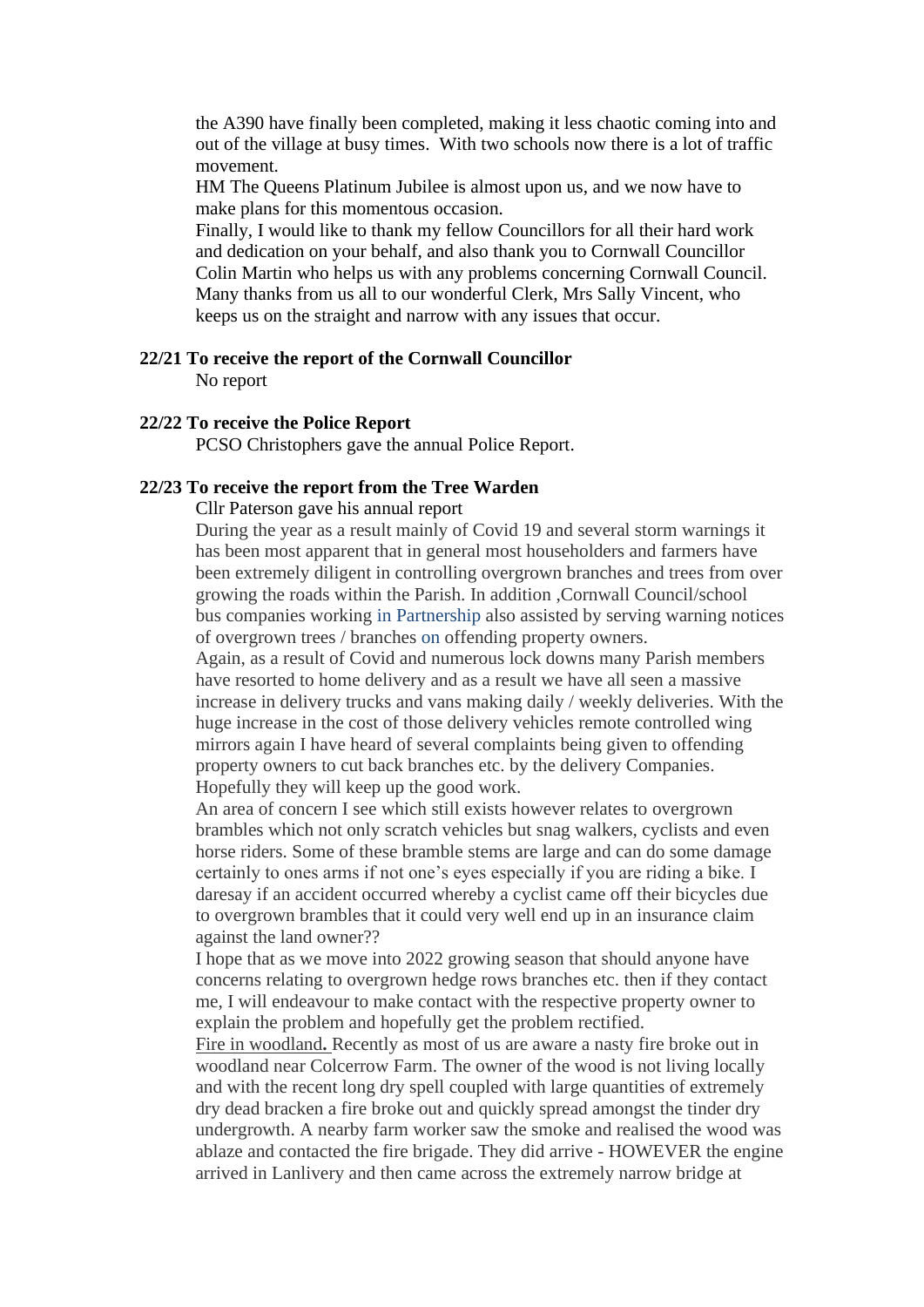Puddle and finally made its way up Sandyway. The fire Team stopped the fire spreading across the main road into adjoining woodland of some fifty acres of similarly dry undergrowth which had that occurred there was zero hope of the fire brigade controlling the fire. Question to our Cornwall Councillor could you not suggest to the Fire Team that during their calm time they come out and look at the various ways to arrive at a fire before it occurs but more importantly, find out where they can get their tanker filled up. On this occasion a nearby farm did have a large pond with plenty of water however the engine had to cross fields to get access to the water. My simple suggestion would be why not locate woodland in our Local Parish area and the nearest water supply before they are called out to control a large woodland fire. Again, in this instance no access to the 50 acres is possible. WHY can we not get landowners to ensure some access to woods are in place?? Finally, whilst it is not in my role, I would like to raise the on-going problem relating to the quick spray tar solution currently being used by Cornwall Council within the Parish. Invariably the quick spray tar method for filling in pot holes seems only to work for less than one year in most instances. The Authorities should recognise that our small single track tarred roads are accessed by many large delivery vehicles and agricultural tractors on a daily basis. Access roads also are used by many cars, taxis and vans taking children to our two local schools.

A stronger more long-lasting pot hole solution has to be found. Hopefully this can be brought up to our Cornwall Councillor at the next Parish Meeting.

### **22/24 To receive the report from the Friends of the Luxulyan Valley**

Cllr Turner gave the annual report

She had rung Jim Cleare who had expressed surprise that Lanlivery did not appear to have much interest in the valley. Cllr Turner had responded that people in the village did not really have enough information about the Friends events but she agreed that she could maybe put information in the Granite Towers to advertise them.

**22/25 To receive the report from the CALC representative** No report.

#### **22/26 To receive the Thomas Bullock Report**

Cllr Wright gave her annual report

## **22/27 To receive the report from the Luxulyan Valley Partnership**

Cllr Sinkins gave her annual report

For those not familiar with the Partnership it is a group made up of stakeholders in the Luxulyan Valley. Cornwall Council as owner as most of the Valley is joined by the 4 adjoining Parish Councils (Lanlivery, Luxulyan, St Blazey and Tywardreath & Par). Other members include Cornwall Heritage Trust as owners of the Treffry Viaduct and the Friends of Luxulyan Valley as well as others with an interest in the site.

Ours terms of reference are currently in the process of being revised with the overall aim of enhancing  $\&$  supporting the use of the Valley by the community whilst protecting its environmental value and historical status as part of the Cornwall & West Devon Mining Landscapes World Heritage Site.